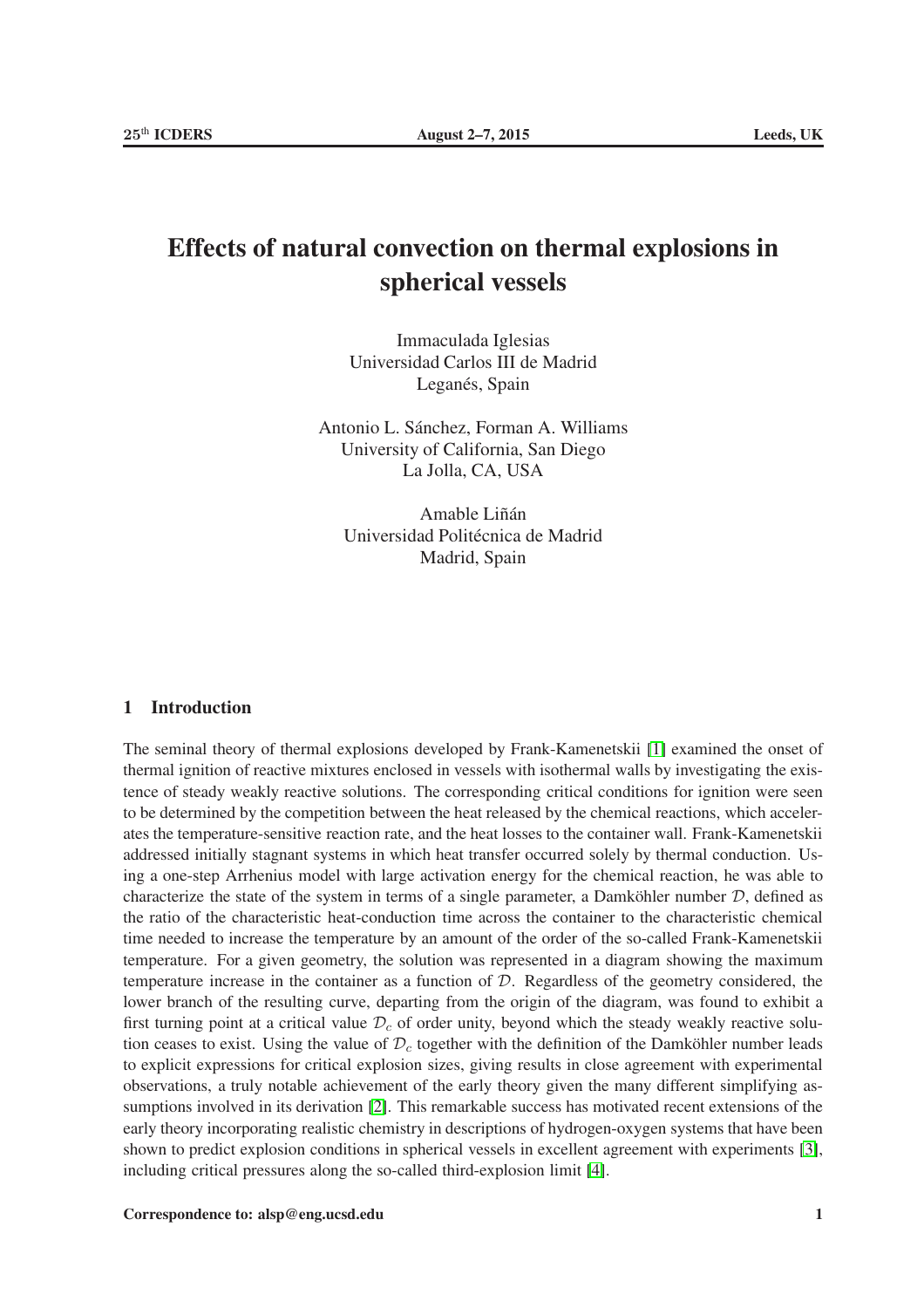#### Iglesias, I. Effects of buoyancy on thermal explosions

It was soon acknowledged in the initial investigations reported by Frank-Kamenetskii [\[2\]](#page-5-1) that in gaseous reactive systems under normal gravity conditions the density differences associated with the temperature increase induced by the chemical reaction, although small in thermal-explosion events, may suffice to generate significant convection, thereby questioning the assumption of stagnant fluid present in the original development. The influence of the resulting motion can be measured through a Grashof number Gr based on the characteristic induced velocity associated with the Frank-Kamenetskii temperature increase. For a given  $Gr$ , the diagram of peak temperature as a function of  $D$  can be compared with the motionless case to assess the effect of buoyancy on the onset of the thermal explosion. The different curves generated in computations for increasing values of Gr [\[5–](#page-5-4)[7\]](#page-5-5) were found to be almost indistinguishable from the convection-free results for values of  $Gr$  as large as a few hundred, with corresponding values of  $\mathcal{D}_c$  differing by only a few percent from those of the buoyancy-free predictions [\[2\]](#page-5-1), an unexpected outcome that has remained largely unexplained.

Many of the previous theoretical and numerical analyses of thermal explosions have considered simplified geometries, including the infinite slab, the infinite cylinder and the sphere. A number of theoretical analyses have addressed effects of buoyancy on explosions in horizontal infinite slabs [\[8–](#page-5-6)[11\]](#page-5-7), for which a motionless solution may exist when buoyancy is sufficiently weak. The present work deals instead with reactive gases in spherical vessels, for which a motionless state is never a solution to the conservation equations in the presence of gravity. The effect of convection on the temperature field and the corresponding modifications to the value of  $\mathcal{D}_c$  are negligibly small for values of  $Gr \ll 1$ , in which limit the spherically symmetric Frank-Kamenetskii temperature distribution is recovered at leading order. The accompanying Stokes motion, arising from a balance between the buoyancy force and the viscous stresses, conforms an annular vortex that is symmetric about the equatorial plane, which is described here, including the simplified analytic solutions arising along the lower branch of the reactive curve near the origin (i.e., for  $\mathcal{D} \ll 1$ ). The work is extended to investigate also higher-order perturbations to the Frank-Kamenetskii solution for  $Gr \ll 1$  as well as the opposite limit of strong buoyancy  $Gr \gg 1$ .

# 2 Problem formulation

Following the classical analyses [\[2\]](#page-5-1), the thermal explosion in a spherical container with an isothermal wall is formulated in terms of a one-step irreversible reaction, including an Arrhenius rate with an activation temperature  $T_a$  that is much greater than the wall temperature  $T_o$ , so that their ratio  $\beta =$  $T_a/T_o$  can be used as an asymptotically large quantity in describing the solution. Since the reactionrate increase is associated with a small temperature increment of the order of the Frank-Kamenetskii temperature  $(T - T_o) \sim \beta^{-1} T_o \ll T_o$ , the associated density decrement with respect to the chemically frozen value  $(\rho_o - \rho)/\rho_o$  is of order  $\beta^{-1} \ll 1$ , as inferred by the equation of state, with the result that the Boussinesq approximation can be used to investigate the resulting motion. The characteristic flow velocity  $v_c = \beta^{-1} g a^2 / \nu$  follows from a balance between viscous forces and buoyancy forces, with g and  $\nu$  representing the gravitational acceleration and the unperturbed value of the kinematic viscosity, and a denoting the radius of the spherical vessel. Using  $v_c$  and a to scale the velocity and radial coordinate and introducing the dimensionless temperature increment  $\Theta = \beta (T - T_o)/T_o$  reduces the momentum and energy equations for the weakly reactive solutions to

<span id="page-1-0"></span>
$$
Gr \mathbf{v} \cdot \nabla \mathbf{v} = \nabla^2 \mathbf{v} - \nabla p + \Theta \mathbf{e}_z \tag{1}
$$

$$
Gr \, Pr \, \mathbf{v} \cdot \nabla \Theta = \nabla^2 \Theta + \mathcal{D} \, e^{\Theta},\tag{2}
$$

where  $e_z$  is the unit vector pointing upwards (against gravity) and p represents the pressure differences from the hydrostatic value scaled with  $\rho_0ga/\beta$ . Here,  $Pr = \nu/D_T$ , taken to be unity in the computations below, denotes the Prandtl number of the gas, with  $D_T$  correspondingly representing its thermal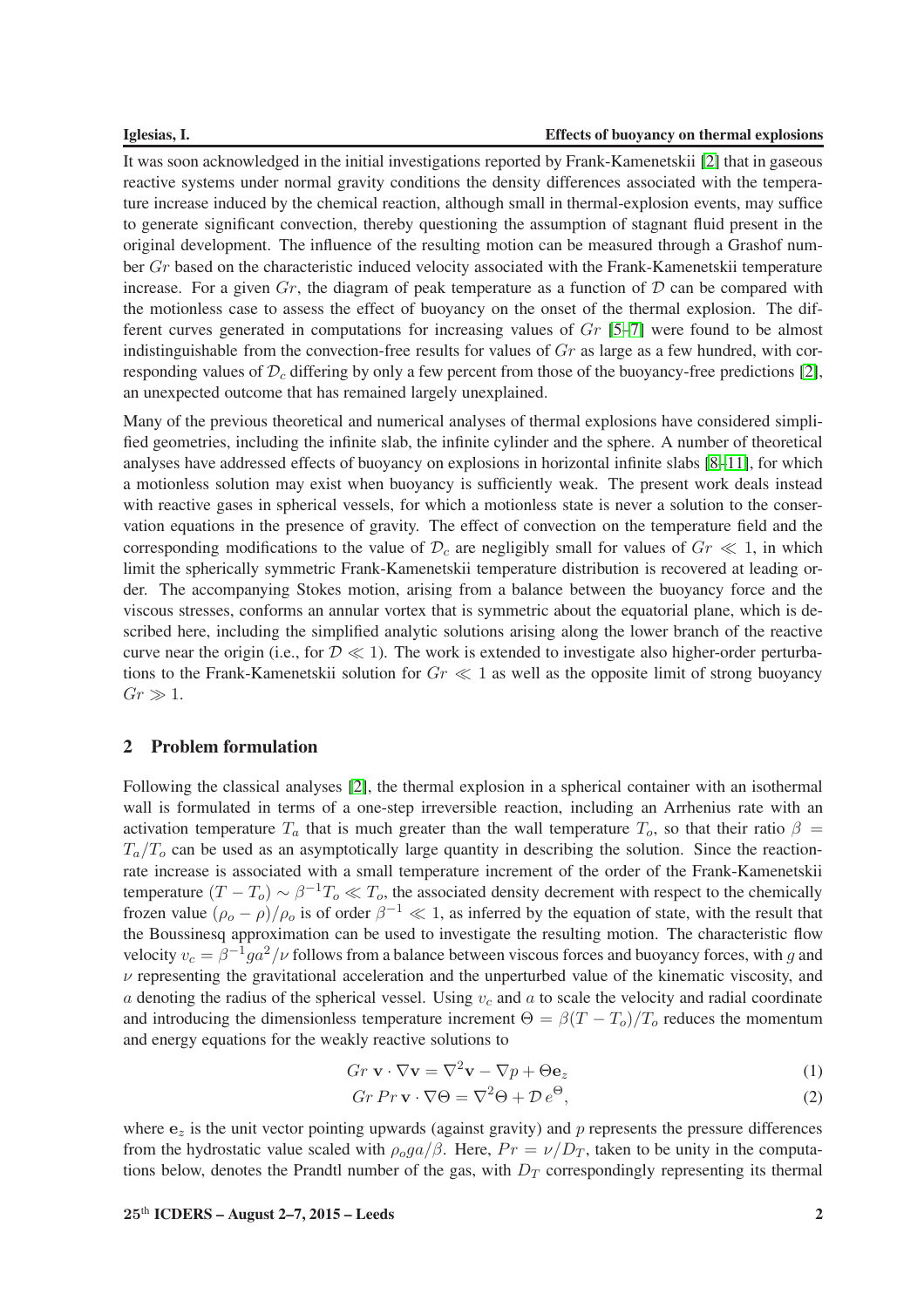diffusivity. The Damköhler and Grashof numbers, given respectively by

$$
\mathcal{D} = \frac{\beta[q/(c_p T_o)] B Y_o e^{T_a/T_o}}{D_T/a^2} \quad \text{and} \quad Gr = \frac{g a^3}{\beta \nu^2},\tag{3}
$$

appear as the main controlling parameters in the formulation. Here,  $q$ ,  $c_p$ ,  $Y_o$ , and  $B$  are the amount of heat released per unit mass of reactant consumed, the specific heat at constant pressure, the initial reactant mass fraction, and the reaction-rate frequency factor. The solution is obtained by integrating [\(1\)](#page-1-0) and [\(2\)](#page-1-0) supplemented with the continuity equation  $\nabla \cdot \mathbf{v} = 0$  with boundary conditions  $\mathbf{v} = \Theta = 0$  at the container walls. For given values of  $Pr$  and  $Gr$ , at least one solution exists for values of  $D$  below a critical value  $\mathcal{D}_c$  and no solution exists for  $\mathcal{D} > \mathcal{D}_c$ .



<span id="page-2-0"></span>Figure 1: Summary of the Frank-Kamenetskii solution, including as dashed lines the asymptotic results for  $\mathcal{D} \ll 1$  obtained by evaluating the first three terms in the expansions for  $\Theta_{FK}$  and  $F_{FK}$ .

# 3 The Frank-Kamenetskii solution

The original analysis of Frank-Kamenetskii, neglecting the effect buoyancy, is recovered in the present formulation by setting  $Gr = 0$  in [\(2\)](#page-1-0) to give

<span id="page-2-1"></span>
$$
\Theta_{\rm FK}'' + \frac{2}{r} \Theta_{\rm FK}' = -\mathcal{D} \, e^{\Theta_{\rm FK}} \left\{ \begin{array}{l} \Theta_{\rm FK}(0) \neq \infty \\ \Theta_{\rm FK}(1) = 0 \end{array} \right. \tag{4}
$$

for the spherically symmetric Frank-Kamenetskii temperature field  $\Theta_{FK}(r)$ , where the prime denotes differentiation with respect to  $r$ . The resulting temperature profile peaks at the center, with a value that depends on D, as shown in Fig. [1,](#page-2-0) which also displays five different temperature profiles  $\Theta_{FK}(r)$ corresponding to the conditions indicated by the dots along the criticality curve  $\Theta_{FK}(0) - \mathcal{D}$ . For the spherical geometry considered here the curve exhibits multiple turning points, the first one emerging for  $\mathcal{D} \simeq 3.322$  when  $\Theta_{FK}(0) \simeq 1.61$ . Since the remaining turning points occur always for  $\mathcal{D} < 3.322$ , for practical purposes only the first turning point becomes relevant in defining the critical explosion conditions, which are therefore given by  $\mathcal{D}_c = 3.322$ .

The spherically symmetrical temperature field obtained by Frank-Kamenetskii for  $Gr = 0$  generates a convective flow in the form of an annular vortex, symmetric about the equatorial plane, with a velocity

#### $25<sup>th</sup> ICDERS - August 2-7, 2015 - Leeds$  3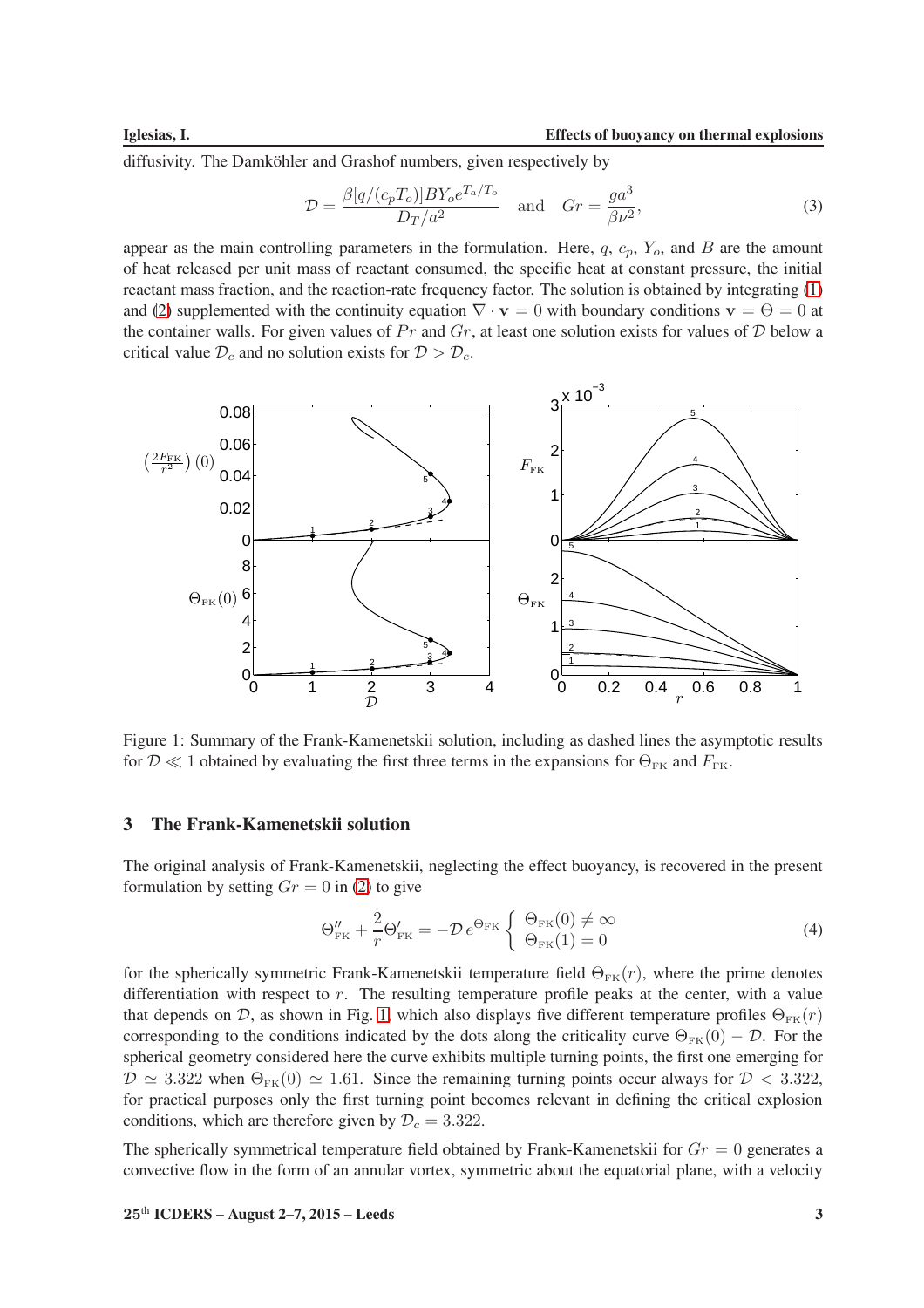${\bf v}=(v_r,v_\theta)$  that can be determined by integrating [\(1\)](#page-1-0) with  $Gr=0$ . This velocity field can be expressed as  $v_r = 2 \cos \theta F_{FK}/r^2$  and  $v_\theta = -\sin \theta F'_{FK}/r$  in terms of the Frank-Kamenetskii stream function  $\psi_{\text{FK}} = F_{\text{FK}}(r) \sin^2 \theta$ , where  $F_{\text{FK}}$  is determined by integration of

<span id="page-3-1"></span>
$$
F_{\text{FK}}''' - 4F_{\text{FK}}''/r^2 + 8F_{\text{FK}}' / r^3 - 8F_{\text{FK}}/r^4 = -r\Theta_{\text{FK}}' \left\{ \begin{array}{l} F_{\text{FK}}(0) / r^2 \neq \infty \\ F_{\text{FK}}(1) = F_{\text{FK}}'(1) = 0 \end{array} \right. \tag{5}
$$

The solution depends on D through the function  $\Theta_{\rm FK}^{\prime}$ , giving the results shown in Fig. [1.](#page-2-0) The stream function  $F_{FK}$  is seen to be very small, revealing that, as a result of the spherical confinement, the induced viscous flow is very slow. To illustrate further this effect, the figure includes the variation with  $D$  of the velocity at the center of the container, given by the value of  $(2F_{FK}/r^2)$  at  $r = 0$ . Besides, to complete the description of the Frank-Kamenetskii solution the temperature isolines and the streamlines corresponding to  $\mathcal{D} = 2$  are plotted in Fig. [2.](#page-3-0)



<span id="page-3-0"></span>Figure 2: Temperature isolines (left hemispheres) and stream lines (right hemispheres) determined numerically for  $\mathcal{D} = 2$  and  $Gr = 0$  (left-hand-side sphere) and for  $\mathcal{D} = 21$  for  $Gr = 10^6$  (right-handside sphere); the dotted lines on the left-hand-side plot are obtained from evaluations of the three-term asymptotic expansions for  $\mathcal{D} \ll 1$ .

For small values of the Damköhler number the solution can be determined by introducing regular expansions of the form  $\Theta_{FK} = \mathcal{D}(\Theta_{FK_0} + \mathcal{D}\Theta_{FK_1} + \mathcal{D}^2\Theta_{FK_2} + \cdots)$  and  $F_{FK} = \mathcal{D}(F_{FK_0} + \mathcal{D}F_{FK_1} + \mathcal{D}^2F_{FK_2} + \cdots)$ · · ·). Using a Taylor expansion for the exponential in [\(4\)](#page-2-1) provides a series of linear equations for the functions  $\Theta_{FK_i}$  that can be solved sequentially subject to the conditions  $\Theta_{FK_i}(0) \neq \infty$  and  $\Theta_{FK_i}(1) = 0$ . A similar sequential procedure applies to the solution for the stream function, with the linear problems arising at different orders obtained from [\(5\)](#page-3-1) after evaluation of the buoyancy force on the right-hand side with use made of the expansion for  $\Theta_{FK}$ . Up to three terms were computed analytically following this procedure. The corresponding asymptotic predictions are compared in Figs. [1](#page-2-0) and [2](#page-3-0) with the numerical results. The asymptotic expansions can be seen to remain accurate even for values of  $D$  of order unity.

### 4 Summary of results for  $Gr > 0$

Deviations from the Frank-Kamenetskii solutions emerge for any nonzero value of  $Gr$ . Although the extent of the modifications to the heat-transfer rate can be expected from  $(2)$  to be of order  $Gr$ , the observed departures are much smaller because the buoyancy-induced flow is very slow. An exact quantification involves the numerical integration of [\(1\)](#page-1-0) and [\(2\)](#page-1-0). Results corresponding to different values of  $Gr$ , similar to those of previous numerical studies  $[5-7]$ , were obtained with a finite-difference computation. Because of the pseudo-transient method employed here in seeking convergence to a steady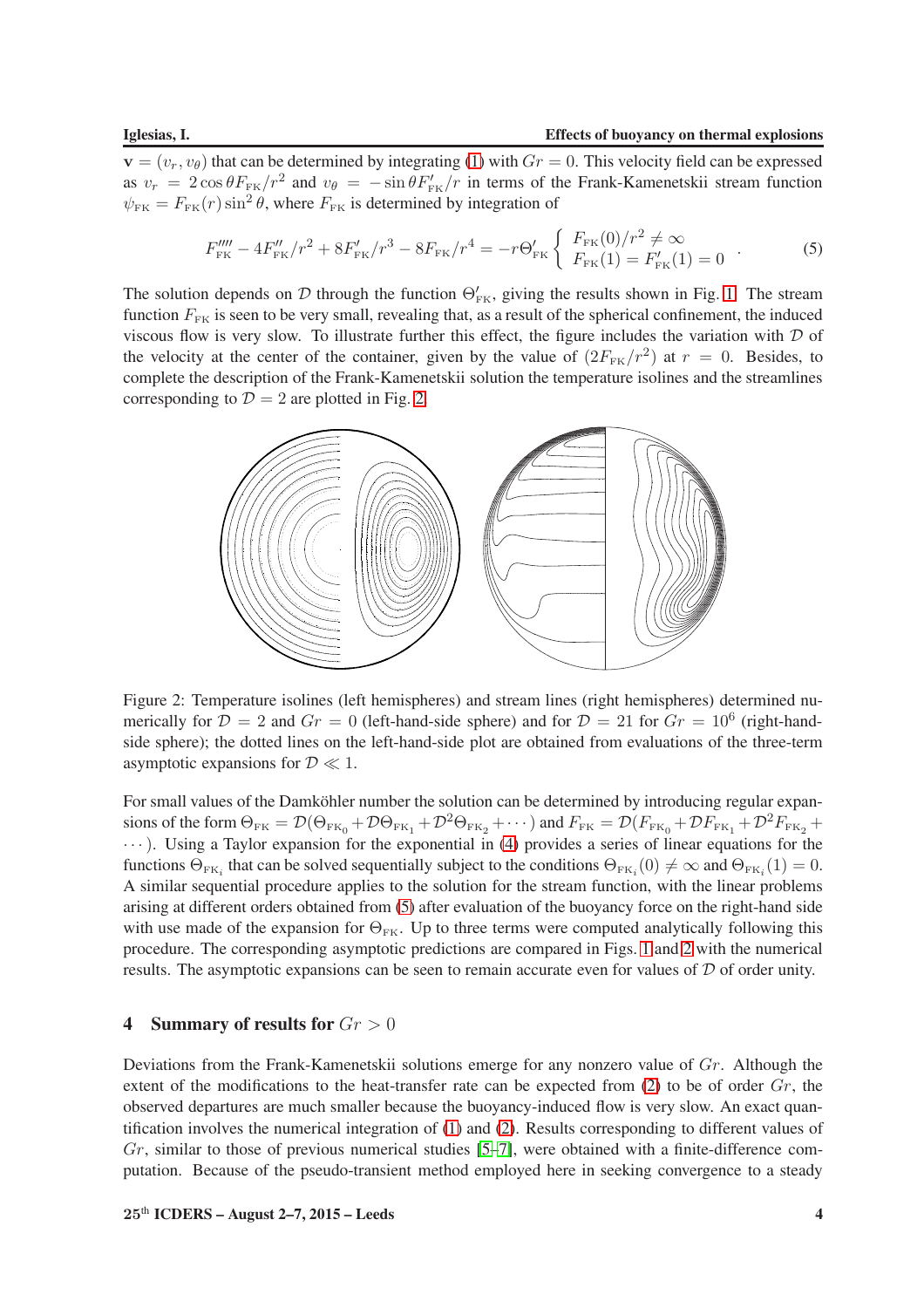solution, the branch of unstable solutions found beyond the first turning point is not accessible in the numerical integrations, so that the results shown in figure [3](#page-4-0) are limited to the lower branch of solutions extending from  $\mathcal{D} = 0$  to  $\mathcal{D} = \mathcal{D}_c$ . A notable feature of the results is that, as anticipated above, the deviations with respect to the Frank-Kamenetskii curve are very small up to relatively large values of Gr.



<span id="page-4-0"></span>Figure 3: Results of integrations of [\(1\)](#page-1-0) and [\(2\)](#page-1-0).

The small deviations from the Frank-Kamenetskii solution resulting from the presence of fluid motion can be formally addressed by considering the asymptotic limit  $Gr \ll 1$ . In order to quantify the shift of the curve near the turning point, including the modifications to the predicted value of  $\mathcal{D}_c$ , it is necessary to proceed by selecting the solution corresponding to a given point along the Frank-Kamenetskii curve  $\Theta_{FK}(0)-\mathcal{D}_{FK}$  and posing the problem as that of finding the Damköhler number D that, for a given value of  $Gr \ll 1$ , results in a temperature at the center of the container  $\Theta(r=0)$  equal to  $\Theta_{FK}(0)$ . Hence, besides expansions for the temperature and stream function of the form  $\Theta - \Theta_{FK} = Gr \Theta_1 + Gr^2 \Theta_2 +$  $O(Gr^3)$  and  $\psi - \psi_{FK} = Gr\psi_1 + Gr^2\psi_2 + O(Gr^3)$  the analysis requires consideration of an expansion for the Damköhler number variation from its Frank-Kamenetskii value  $\mathcal{D}-\mathcal{D}_{FK} = Gr \delta_1 + Gr^2 \delta_2 + O(Gr^3)$ . The terms in the above expansions are determined by solving sequentially the different problems that arise at different orders in powers of Gr. The solution reveals, in particular, that  $\delta_1$  is identically zero, so that the shift  $D - D_{FK}$  is only of order  $Gr^2$ . The corresponding factor  $\delta_2$ , a function of D, turns out to be a very small number that increases for increasing values of  $\Theta_{FK}(0)$ , reaching a value  $\delta_2 = 2.2 \times 10^{-6}$ at the turning point of the original Frank-Kamenetskii curve. This small value is in agreement with the numerical results shown in Fig. [2.](#page-3-0)

The opposite limit  $Gr \gg 1$  is also worth investigating. The numerical integrations shown on the righthand side of Fig. 2, corresponding to  $Gr = 10^6$  and  $\overline{D} = 21$ , reveal that the flow structure for  $Gr \gg 1$ includes a central region of slowly moving hot gas, bounded by a high-velocity near-wall boundary layer driven by buoyancy. The scales and dominant balances applying in each region can be anticipated by